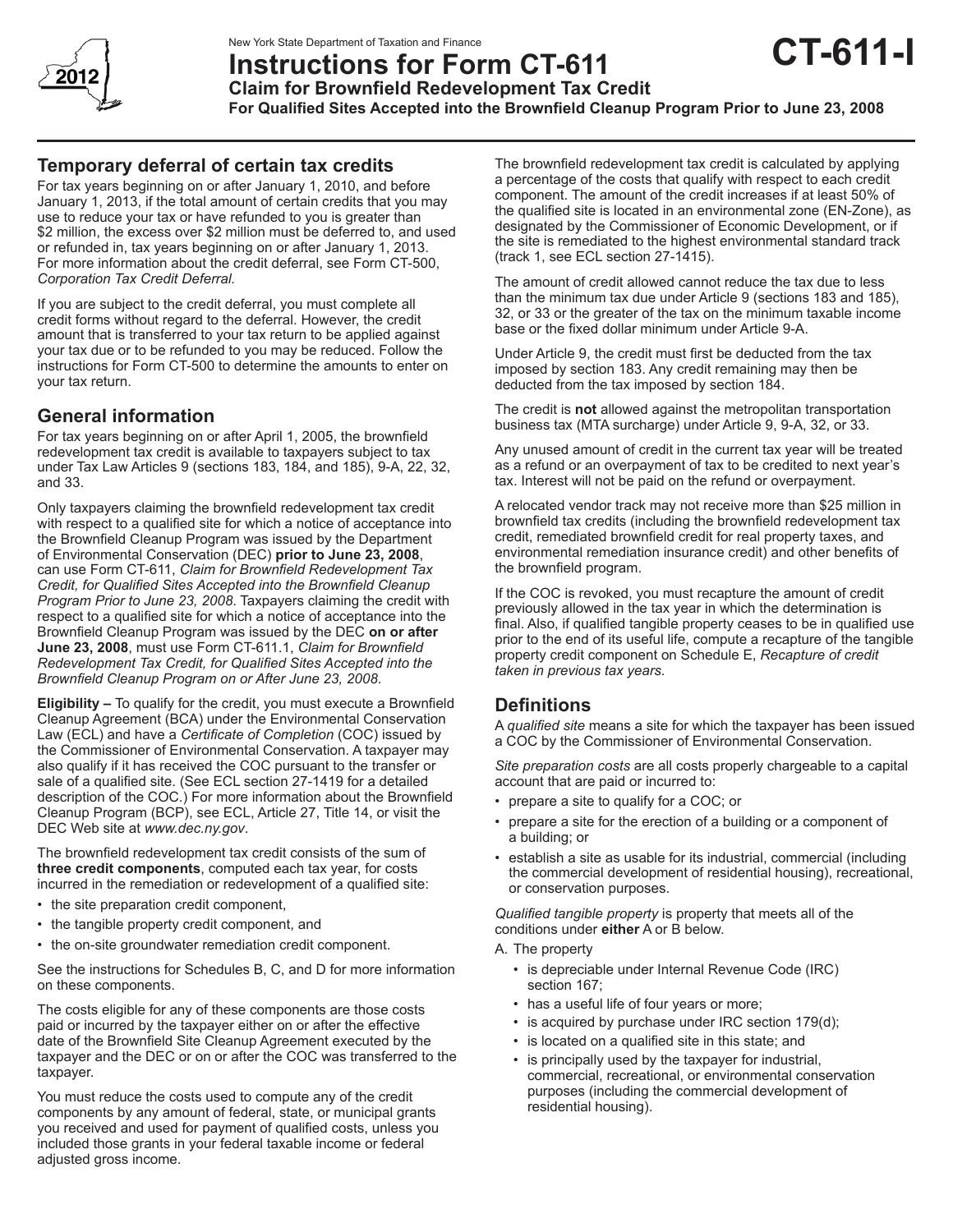### **Page 2** of 4 **CT-611-I** (2012)

#### B. **Or,** the property

- is, or when occupied becomes, part of a dwelling whose primary ownership structure is covered under Real Property Law Article 9-B, or meets the requirement of IRC section 216(b)(1);
- is acquired by purchase under IRC section 179(d); and
- is located on a qualified site in this state.

For purposes of this credit, property qualifying under B is deemed to be qualified tangible property and is deemed to have been placed in service when a certificate of occupancy is issued for the property.

**Note:** Property used to qualify for this credit may not be used as qualifying property for the investment tax credit (ITC) or the empire zone investment tax credit (EZ-ITC).

*Principally used* means more than 50%.

*Life or useful life (of property)* means the depreciable life provided by Internal Revenue Code (IRC) section 167 or 168.

*Cost or other basis* means the basis of the property as determined for federal income tax purposes.

*On-site groundwater remediation costs* include all amounts properly chargeable to a capital account that are paid or incurred in connection with a site's qualification for a COC, the remediation of on-site groundwater contamination, and the implementation of a requirement of the remedial work plan for a qualified site imposed under ECL.

An *environmental zone (EN-Zone)* is an area designated by the Commissioner of Economic Development. An EN-Zone is a census tract and block-numbering area that, as of the year 2000 census, has a poverty rate of at least 20% and an unemployment rate of at least 1.25 times the statewide rate, or that has a poverty rate at least two times the poverty rate for the county in which the area is located. However, if you qualify because the site has a poverty rate that is at least twice the poverty rate for the county, the qualified site must be the subject of a BCA executed prior to September 1, 2010. To find out if a site is located in an EN-Zone, visit the Empire State Development Web site at *www.nylovesbiz.com* or call 1 800 782-8369.

### **Line instructions**

**Line A –** If you are claiming a credit based on costs passed through to you from a partnership, mark an *X* in the box.

### **Schedule A – Brownfield site identifying information**

All taxpayers must **attach a copy** of the COC.

Complete the brownfield site identifying information relating to the qualified site from the COC issued by the DEC. Partners, shareholders, and beneficiaries should obtain this information, as well as a copy of the COC, from their partnership, New York S corporation, estate or trust.

Failure to provide accurate identifying information may delay processing or result in denial of your claim.

### **Schedule B – Site preparation credit component**

The site preparation credit component for site preparation costs which were paid or incurred to prepare a site to qualify for the COC is allowed for the tax year in which the effective date of the COC occurs.

The site preparation credit component for all other qualifying site preparation costs is allowed for the tax year in which the improvement to which the costs apply is placed in service. The site preparation credit component is allowed for up to five tax years after the COC has been issued.

The site preparation credit component includes the site preparation costs, properly charged to a capital account, paid or incurred by the taxpayer with respect to the qualified site.

Site preparation costs include, but are not limited to, the costs of the following:

- excavation
- temporary electric wiring
- scaffolding
- demolition
- fencing and security facilities

Site preparation costs **do not** include the cost of acquiring the site or the amounts included in the cost or other basis for federal income tax purposes for qualified tangible property and costs that are included in the groundwater remediation credit component.

Site preparation costs paid or incurred by the taxpayer with respect to a qualified site only include costs paid or incurred on or after the execution date of the BCA. Costs paid or incurred on or after the execution date of the BCA and up to the date in which the COC is issued are allowed in the tax year in which the COC is issued. However, if the date the COC was issued occurred in a tax year that began prior to April 1, 2005, the date of issuance of the COC is treated as if the date occurred in the first tax year beginning on or after April 1, 2005.

**Columns A, B, and C –** Describe site preparation costs paid or incurred during the tax year. List costs separately and in detail. Attach additional sheets if necessary. If the tax year is the tax year in which the effective date of the COC occurs (or is treated as having occurred), enter all costs paid or incurred to prepare the site to qualify for the COC.

Corporate partners: Enter in the *Partnership information* area on Form CT-611 the name, the identifying number, and your allocable share of the costs for each partnership that passed the credit component through to you. Include on line 1 the site preparation costs from line 28.

#### **Percentage table (for lines 2, 5, and 8)**

| Articles 9, 9-A, 32, and 33 filers                                                                        | 12% |
|-----------------------------------------------------------------------------------------------------------|-----|
| Articles 9, 9-A, 32, and 33 filers: for sites at least 50% located<br>in an EN-Zone                       | 20% |
| Articles 9, 9-A, 32, and 33 filers: for sites remediated to<br>track 1                                    | 14% |
| Articles 9, 9-A, 32, and 33 filers: for sites at least 50% located in<br>an EN-Zone remediated to track 1 | 22% |
| New York S corporations                                                                                   | 10% |
| New York S corporations: for sites at least 50% located in an<br>EN-Zone                                  | 18% |
| New York S corporations: for sites remediated to track 1                                                  | 12% |
| New York S corporations: for sites at least 50% located in an<br>EN-Zone remediated to track 1            | 20% |

**Line 2 –** Enter your applicable percentage from the *Percentage table (for lines 2, 5, and 8)*.

**Line 3 –** New York S corporations: Transfer this amount to Form CT-34-SH, *New York S Corporation Shareholders' Information Schedule*, and provide your shareholders with their pro rata share of line 3. The shareholder will enter that amount on Form IT-611, *Claim for Brownfield Redevelopment Tax Credit, for Qualified Sites Accepted into the Brownfield Cleanup Program Prior to June 23, 2008*.

#### **Schedule C – Tangible property credit component**

The tangible property credit component is allowed for the tax year in which the property is placed in service on a qualified site. However, if the property was placed in service on a qualified site in a tax year that began prior to April 1, 2005, the property will be treated as if it were placed in service in the first tax year beginning on or after April 1, 2005. The tangible property credit component is allowed for up to 10 years after the COC is issued.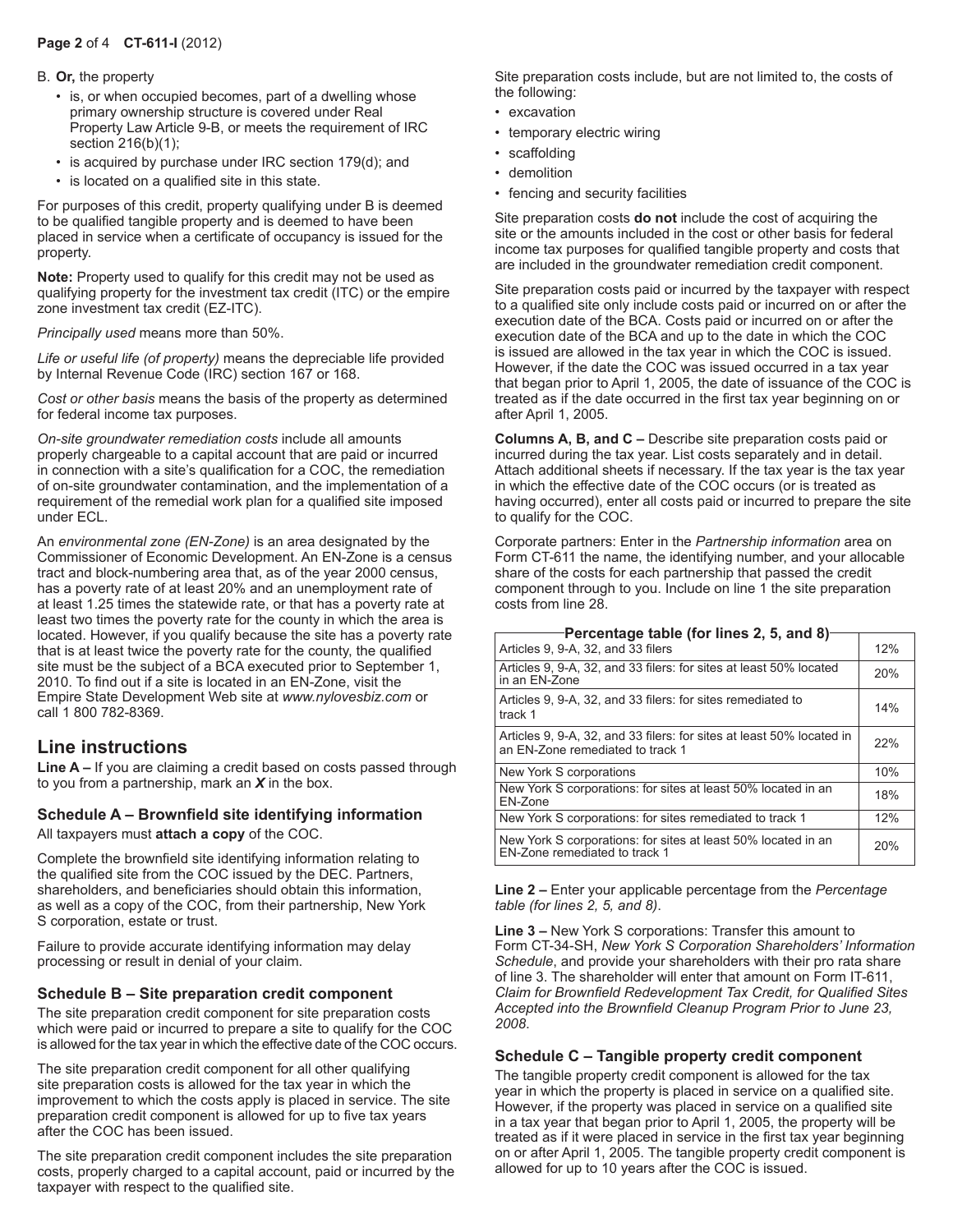The tangible property credit component includes the cost (or other basis of the property as computed for federal income tax purposes) of qualified tangible property. However, with respect to qualified tangible property as described under paragraph B (see definition of *qualified tangible property* in *Definitions*), the qualified tangible property credit component only includes costs incurred on or after July 26, 2006.

If the COC was transferred to you from another taxpayer pursuant to the sale or transfer of all or any portion of the qualified site, the tangible property credit component does not include the costs of acquiring an interest in the site and any amounts included in the cost (or other basis for federal income tax purposes) of qualified tangible property already claimed by the previous taxpayer.

Qualified tangible property costs paid or incurred by the taxpayer with respect to a qualified site only includes costs paid or incurred on or after the execution date of the BCA.

Costs may include those incurred for leased property if the lessee was not the party legally responsible for the disposal of hazardous waste or the discharge of petroleum at the qualified site or if the lessee is legally responsible, but only because the lessee operated the site after the disposal of the hazardous waste or the discharge of petroleum. To qualify, the lessor must request and receive certification for the lessee from the Commissioner of Environmental Conservation.

If the property ceases to be in qualified use, you may have to recapture the credit (see Schedule E, *Recapture of credit taken in previous tax years*).

**Column A –** Describe qualified property placed in service during the tax year. List individual items of machinery and equipment separately and in detail. Attach additional sheets if necessary.

Corporate partners: Enter in the *Partnership information* area on Form CT-611 the name, the identifying number, and your allocable share of the costs for each partnership that passed the credit component through to you. Include on line 4 the tangible property costs from line 28.

**Column D –** Enter the useful life of each item claimed. See the definition of life or useful life in *Definitions*. **Do not** use the recovery period for depreciation under the accelerated cost recovery system (ACRS) or the modified accelerated cost recovery system (MACRS).

**Line 5 –** Enter your applicable percentage rate from the *Percentage table (for lines 2, 5, and 8)*.

**Line 6 –** New York S corporations: Transfer this amount to Form CT-34-SH and provide your shareholders with their pro rata share of line 6. The shareholder will enter that amount on Form IT-611.

#### **Schedule D – On-site groundwater remediation credit component**

For the tax year in which the effective date of the COC occurs, the on-site groundwater credit component is allowed for costs incurred **and** paid prior to the issuance of the COC.

For up to five tax years after the COC was issued, the on-site groundwater remediation component is allowed in the tax year the qualified costs were both incurred **and** paid.

The on-site groundwater remediation credit component includes all costs properly charged to a capital account that are paid or incurred in connection with:

- a site's qualification for a COC;
- the remediation of on-site groundwater contamination; and
- the implementation of a requirement in the remedial work plan.

On-site groundwater remediation costs paid or incurred by the taxpayer with respect to a qualified site only include costs paid or incurred on or after the execution date of the BCA. Costs incurred

**and** paid on or after the execution date of the BCA and up to the date on which the COC is issued are allowed in the tax year the COC is issued. However, if the date the COC was issued occurred in a tax year that began prior to April 1, 2005, the date of issuance of the COC is treated as if the date occurred in the first tax year beginning on or after April 1, 2005.

Costs **do not** include those amounts that were included in the site preparation component or the tangible property component.

**Columns A, B, and C –** Describe on-site groundwater remediation costs paid or incurred during the tax year. List costs separately and in detail. Attach additional sheets if necessary. If this is the tax year in which the effective date of the COC occurs (or is treated as having occurred), enter all on-site groundwater costs incurred and paid to prepare the site to qualify for the COC.

Corporate partners: Enter in the *Partnership information* area on Form CT-611 the name, the identifying number, and your allocable share of the costs for each partnership that passed the credit component through to you. Include on line 7 the groundwater remediation costs from line 28.

**Line 8 –** Enter your applicable percentage rate from the *Percentage table (for lines 2, 5, and 8)*.

**Line 9 –** New York S corporations: Transfer this amount to Form CT-34-SH and provide your shareholders with their pro rata share of line 9. The shareholder will enter that amount on Form IT-611.

### **Schedule E – Recapture of credit taken in previous tax years**

### **Recapture of tangible property credit component for property that ceases to be in qualified use**

If the tangible property that was used as the basis of this credit ceases to be in qualified use prior to the end of its useful life, you must add back the difference between the original credit allowed and the credit allowed for actual use to the tax otherwise due in the year the tangible property ceases to be in qualified use.

Tax Law, Article 1, section 21 provides different formulas for computing the amount of recaptured credit for property depreciated under IRC sections 167 and 168.

• For property depreciated solely under IRC section 167, the formula is:

months of useful life minus months

- of qualified use <br>
months of useful life <br>  $\begin{array}{ccc}\nx & \text{tangle property credit} \\
\text{components of useful life} & \text{component previously a}\n\end{array}$ component previously allowed
- For three-year property depreciated under IRC section 168, the formula is:

36 minus the number of<br>months of qualified use

 $\frac{f \text{ qualified use}}{36}$  x tangible property credit<br>36 component previously a component previously allowed

Recapture the credit only if the property ceases to be in qualified use prior to the end of 36 months.

• For property depreciated under IRC section 168, other than three-year property or buildings or structural components of buildings, the formula is:

60 minus the number of

 $\frac{f}{f}$  qualified use  $\frac{f}{f}$  x tangible property credit component previously allowed

Recapture the credit only if the property ceases to be in qualified use prior to the end of 60 months.